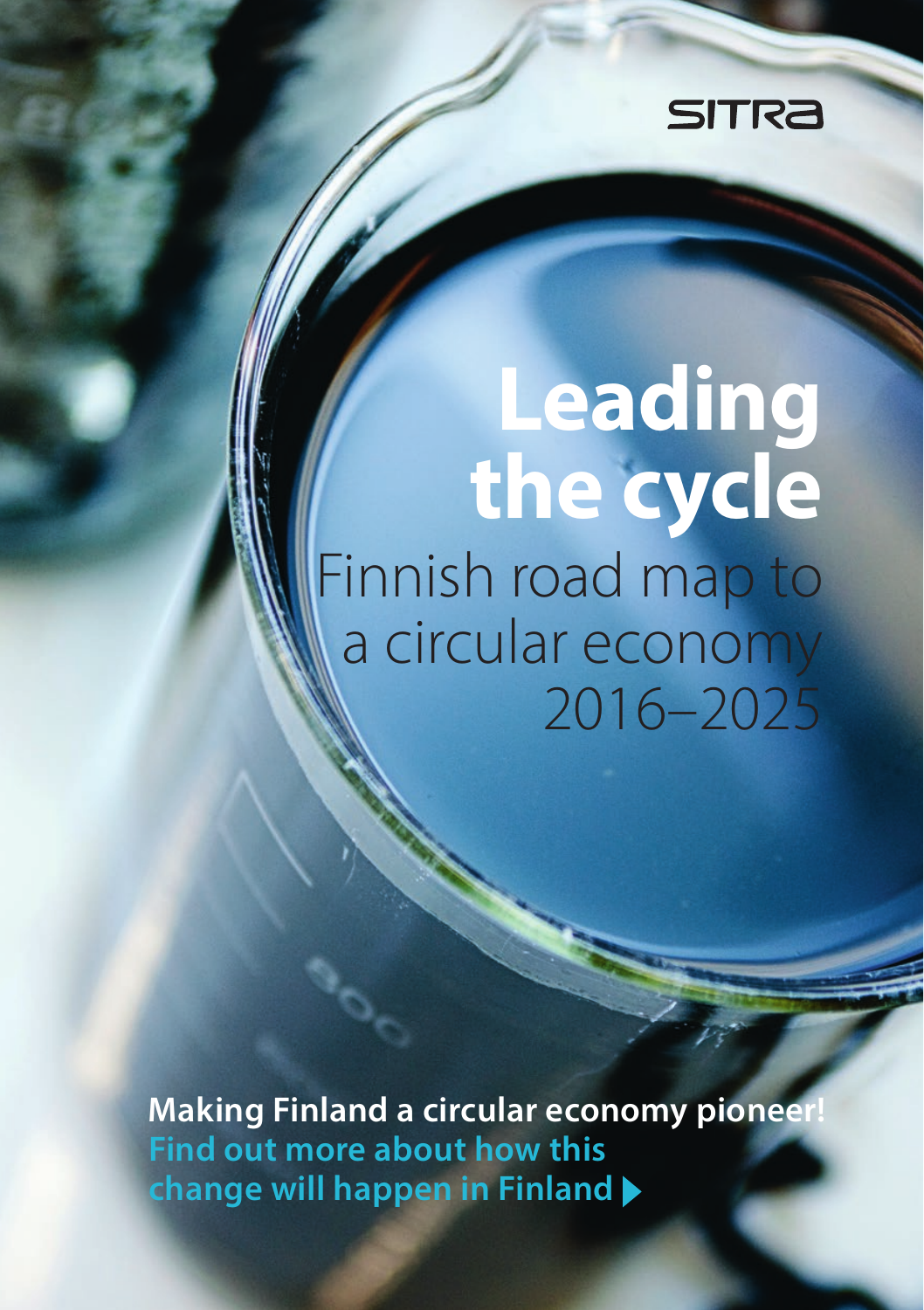## **Finland wants to be a pioneer**

The world needs pioneering solutions to ensure that economic growth and increased wellbeing are no longer based on the wasteful use of natural resources. Finland intends to create sustainable well-being and success via a carbonneutral circular economy over the next 5 to 10 years. A circular economy maximises the use of materials and retains their value in the loop for as long as possible: rather than offering products, the foundation for earnings will be services and intelligence-based digital solutions.

## **The circular economy is a group effort**

Participants from an extensive cross-section of Finnish society have collaborated to produce the world's first national road map for the transition to a circular economy. The change requires co-operation across sectoral and industrial boundaries: the most attractive opportunities for new operating methods and lengthening material loops are often found in these areas between different sectors.

## **A jackpot in terms of jobs and income for the national economy**

A circular economy will provide the Finnish economy with several percentage points worth of added value, which translates into billions of euros, by 2030. According to the Club of Rome, it would create more than 75,000 jobs in a country of 5.5 million people. The road map specifies the tangible actions needed to stimulate growth, investments and exports. The infographic shows how these are divided into five groups, based on Finland's existing strengths.

## **We need more bold operators**

Finnish organisations are already implementing the first projects outlined in the road map, which was only released in September 2016. Finns have been challenged to take action that supplements the road map. We want pioneers to take part in this work. Join forces with other Finns to create the world's best circular economy solutions!

## **the following ve areas:** Circular economy THIS IS HOW WE CREATE A IN FINLAND

ගි

### **Use**

The product should be used for as long as possible, it must be serviced and repaired and parts changed when necessary.

**Consumer**

Demand creates a supply of sustainable products and commodities.

## **From company to company**

Companies will procure and require their subcontractors to provide parts and components that can be easily repaired

– instead of xed and single-use parts.

## **Retail**

Retailers will sell more services instead of goods and inform customers about maintenance and repair services, environmental impacts, materials and further use in the final phase of the life cycle.

At the end of its life cycle, **The life cycle continues in a new loop**

the product and material returns to the loop – in the same life cycle or that of another product. It is impossible or very uncommon for it to become waste.

**1 2**

Transport co-ordinated between different sectors, renewable fuels and jointly owned transport equipment will be used in distribution.

5

**3**

**4**

## **Initially, Finland's circular economy will grow from**

## **Sustainable food system**

**1**

Consumers choose food that has been produced through the wiser use of raw materials that starts in primary agricultural production. Nutrients are recycled.

#### **2 Forest-based loops**

Global competitiveness will increase with new commercial products, services, co-operation models and digital technology.

#### **3 Technical loops**

Minimising the use of virgin raw materials and maximising the length of material and product life cycles create a competitive edge.

#### **4 Transport and logistics**

Transport will develop into a seamless, smart system that uses fossil-free fuels.

#### **5 Common action**

Legislators, companies, universities and research institutes, consumers and citizens, and vibrant regions are all needed to achieve systemic change.

## **Primary sector**

The raw materials are capital for the primary sector. Sustainable solutions are based on the wise use of raw materials.

## **Material processing**

Process planning will decrease the energy need for processing huge amounts of raw materials. The use of side streams will be taken into consideration.

### **Manufacturing Distribution industry**

Long-term products that can be repaired and maintained will be brought onto the market. Materials can be identified and separated at the end of the product's life cycle.